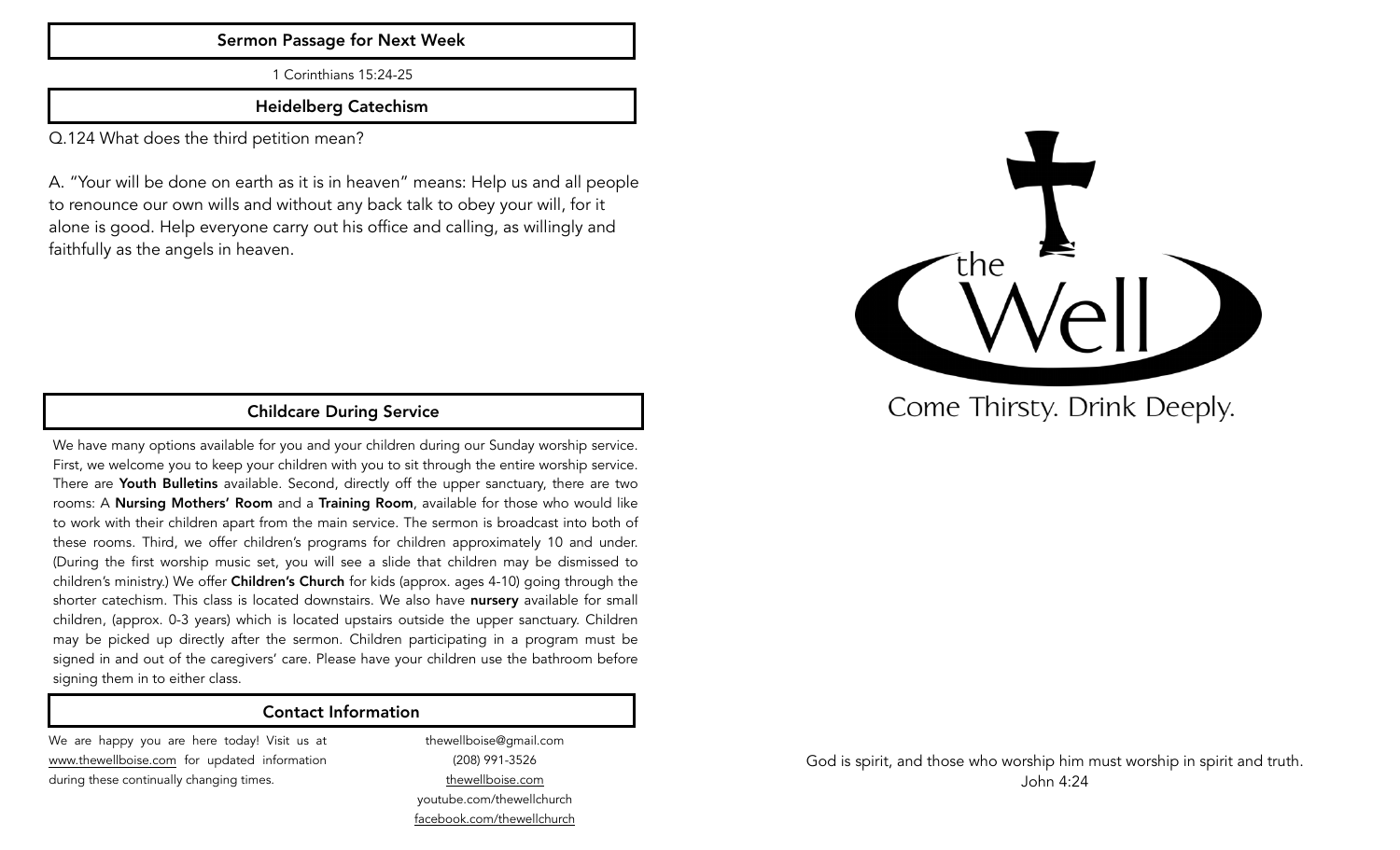# Order of Worship Upcoming Events Sunday, March 13, 2022

#### Prelude

Announcements

Heidelberg Catechism **Manufathers** Cuestion 124

Greeting from the Lord **Romans 1:7** Romans 1:7

Covenant of Membership Covenant of Membership Calvin & Valree Nichols

Call to Worship **Matthew 11:28-30** 

Prayer of Adoration

Prayer of Confession

New Testament Reading Matthew 13 (Children's Ministry is available at this time.)

Songs of Praise There Is One Reason Come Praise and Glorify

Songs of Assurance Songs of Assurance Assurance Judge of the Secrets Grace Greater Than Our Sin

Song of Illumination **Turn Your Eyes Turn Your Eyes** Reading of God's Word 1 Corinthians 15:20-23 Sermon *The Two Adams and the Fate of the Human Race* Song of Response Christ the True and Better Deacon Installation **Deacon Installation** Jim Anderson, Rick Carrier, Joey Esquibel, Mike Lewis, NIck Sackett, John Schindele and Alex Shchur Prayer and Offering Matthew 6:24 Song of Commission **May the Peoples Praise You** Blessing from the Lord Blessing from the Lord Hebrews 13:20-21

Preaching - Josh Bales Leading Service - Luke Lemberg

#### This Week

# Upcoming Events

Tuesday, March 22nd Elder Meeting (6pm) Wednesday, March 23rd Intro to Greek (7am),

Wednesday, March 30th Intro to Greek (7am)

#### For Future Planning

Thurs.-Sat., April 21-23 Women's Retreat

Sunday, March 13th Membership Class (9am), Worship (10:15), Member Meeting, Spanish Service (2pm), Sunday Evening Service & Fellowship (6pm) Wednesday, March 16th Intro to Greek (7am), Worldview Wednesday (3pm), Wednesday Night Fellowship (6:30pm) Thursday, March 17th Downtown Evangelism (6pm) Friday, March 18th Prayer Breakfast (6am)

Sunday, March 20th Membership Class (9am), Worship (10:15), Communion Sunday, Spanish Service (2pm) Sunday Evening Service & Fellowship (6pm) Wednesday Night Fellowship (6:30pm) Thursday, March 24th Deacon Meeting (6pm) Friday, March 25th Prayer Breakfast (6am)

Sunday, March 27th Membership Class (9am), Worship (10:15), RYS Lunch Fundraiser, Spanish Service (2pm), Sunday Evening Service & Fellowship (6pm) Melt-Your-Face Main Event, (6:30pm) Friday, April 1st Prayer Breakfast (6am)

Sat., April 16th RYS Car Wash fundraiser Mon-Fri, July 18-22 Reformed Youth Services Convention Mon-Thurs., August 15-18 Church Camping Trip @Silvercreek Plunge Fri.-Sat., October 21-22 Reformation Boise Conference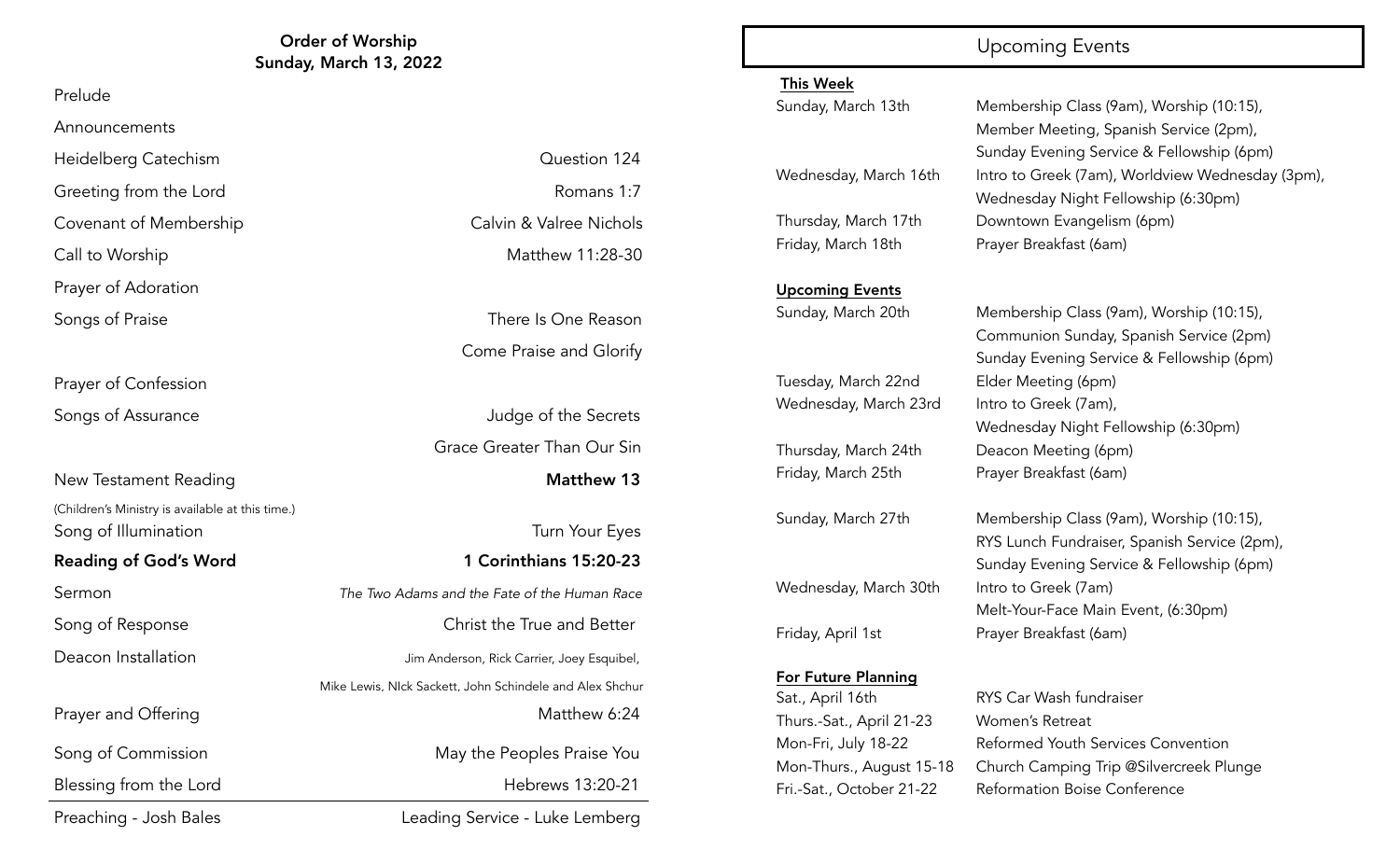### **Ministries**

~Sunday School ~ Currently on break.

~Membership Class ~ Sunday mornings at 9am, beginning March 6th. This six-week class covers what The Well Church believes and is a requirement to become a member.  $\sim$  Spanish Ministry  $\sim$ Join us at 2pm each Sunday for our Spanish service. Contact Pastor Abi for more information.

~Sunday Evening Service ~ We gather for evening worship and prayer at 6pm, followed by a fellowship potluck.

~Intro to Greek ~ Join us at 7am on Wednesday mornings for an introductory Greek class. Contact Paul Lewer for more information.

~Worldview Wednesdays ~ Classes geared towards children ages 3 through high school. We meet from 3-6pm on most Wednesdays. Contact Kim Burton for more information.

~Wednesday Night Fellowship ~ Join us each Wednesday evening for our mid-week studies. We gather together to sing and then join in smaller settings (nursery through high school, men and women) to study God's word. The last Wednesday night of each month is a fellowship and game night.

~Men's Ministry ~ Meets on Wednesday evenings during Wednesday Night Fellowship.

~Women's Ministry ~ Meets on Wednesday evenings during Wednesday Night Fellowship.

~Youth Ministry ~ Meets on Wednesday evenings during Wednesday Night Fellowship.

~Weekly Prayer Breakfast ~ Meet with us each Friday morning at 6am for breakfast and a time of prayer. Even if you can't make it to the church on Friday mornings, we invite you to set your alarms and spend a purposeful time communing with our Father!

~Downtown Evangelism ~ Join us as we go into our community and share the Good News! Meet at the church at 6pm for prayer and go out from there. (Usually 1st Tuesday and 3rd Friday.) Contact Mike Lewis for more information.

~ Food Pantry ~ We have a blue bin located in the foyer where you can donate canned goods. (Please nothing perishable.) The deacons will distribute food on an as needed basis. Please contact any of our deacons if you are in need.

~ Clothing Closet ~ We have a children's clothing closet downstairs. We hold a clothing swap once a quarter, but if you have needs in between, contact Crystal Schindele.

Join our email list for announcements and updates. This is our main way of communicating any scheduling changes. Send an email to [thewellboise@gmail.com](mailto:thewellboise@gmail.com)

# There Is One Reason

There is one reason why we're gathered here Your love is causing us to sing All of Your people Through Your Son draw near Sinners before their holy King The church of God bought by blood

~Chorus~

We love You, Father God of all, our God forever We praise You, Jesus Christ our Lord, the Son, our Savior We're here together In Your Holy Spirit gathered For Your glory

There's a foundation that we're building on Rooted in Jesus Christ alone Every believer firmly fixed upon Our everlasting cornerstone The church of God built by love

#### **Chorus**

One Body, one baptism One hope to which we have been called One faith, one Lord, one Spirit One sovereign Ruler over all

We love You, Father We praise You, Jesus We're here together For Your glory

#### Chorus

© 2011 Sovereign Grace Worship CCLI Song # 6167547 -- CCLI License # 20006418

# Come Praise and Glorify Our God

Come praise and glorify our God, The Father of our Lord In Christ He has in heav'nly realms, His blessings on us poured For pure and blameless in His sight, He destined us to be And now we've been adopted through His Son eternally

To the praise of Your glory, To the praise of Your mercy and grace To the praise of Your glory You are the God who saves

Come praise and glorify our God, who gives His grace in Christ In Him our sins are washed away, Redeemed through sacrifice In Him God has made known to us, The myst'ry of His will That Christ should be the head of all, His purpose to fulfill

Come praise and glorify our God, For we've believed the Word And through our faith we have a seal, The Spirit of the Lord The Spirit guarantees our hope, Until redemption's done Until we join in endless praise, To God, the Three in One

To the praise of Your glory, To the praise of Your mercy and grace To the praise of Your glory You are the God who saves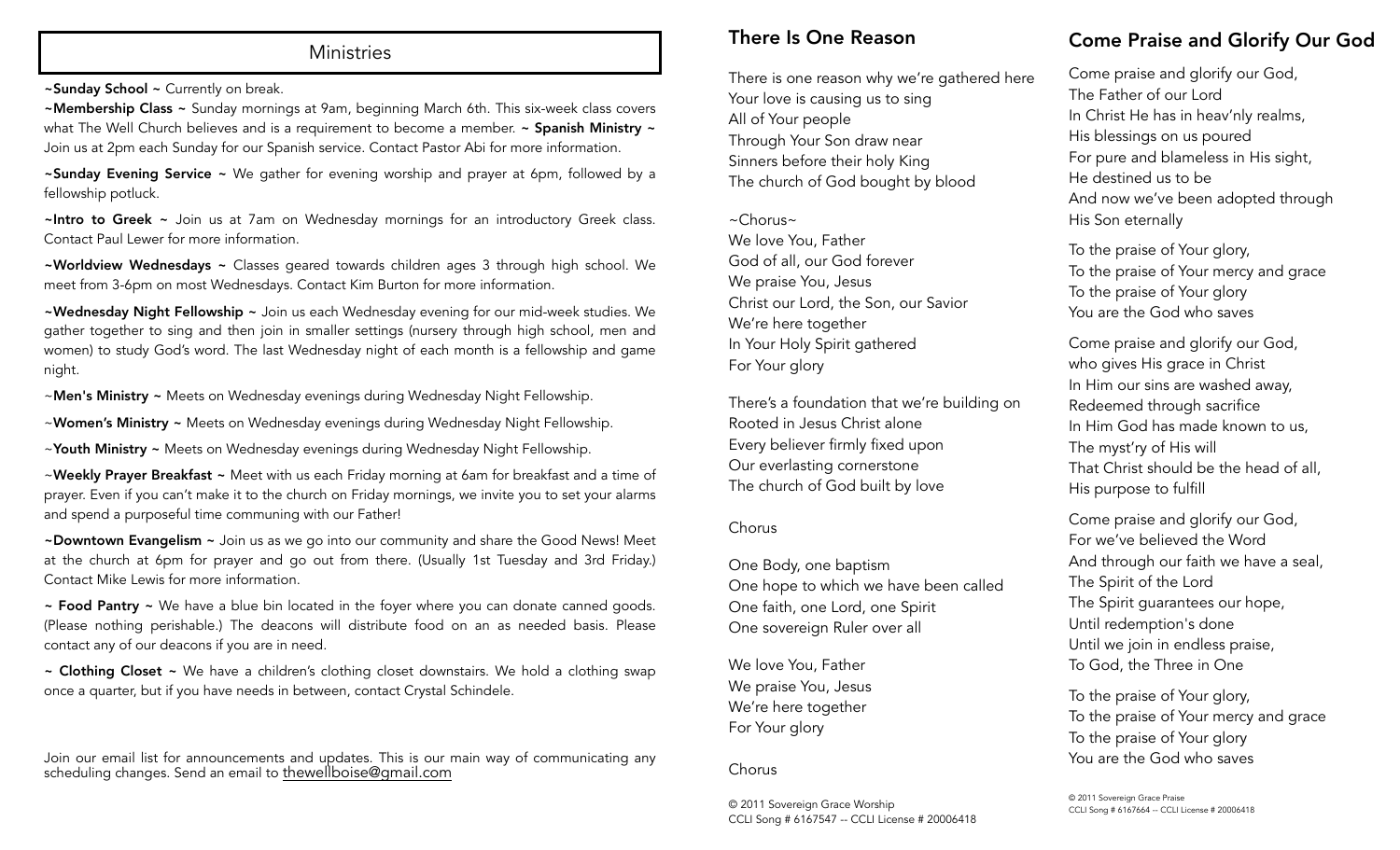# Judge of the Secrets

O holy Judge, here is my heart What can I say to You? Where could I run, how could I hide? Darkness is day to You The heart of a man is a maze within So, come, light the way, illuminate sin Nothing's concealed, all is revealed Jesus, I yield to You

> $~\sim$ Chorus $~\sim$ Judge of the secrets Of the hearts of men Here I surrender And humbly repent You've conquered my soul Now be its defense Judge of the secrets Of the hearts of men

I was condemned under Your law Rightly I stood accused I felt my need, my conscience agreed I was without excuse So how can I judge the ones who fall? I know in my heart I'm just like them all I will confess: my righteousness Jesus, must rest in You

> O holy Judge, here is my heart What can I say to You? I will not run, I will not hide I know I'm safe with You

# May The Peoples Praise You

You have called us out of darkest night into Your glorious light That we may sing the wonders of the risen Christ

May our every breath retell the grace that broke into our strife With boundless love and deepest joy with endless life

May the peoples praise You, let the nations be glad All Your blessing comes that we may praise May praise the Name of Jesus

All the earth is Yours and all within each harvest is Your own And from Your hand we give to You to make Christ known

May the seeds of mercy grow in us for those who have not heard May songs of praise build lives of grace to spread Your Word

May the peoples praise You, let the nations be glad All Your blessing comes that we may praise May praise the Name of Jesus

This our holy privilege to declare Your praises and Your name To every nation, tribe and tongue, Your church proclaims

May the peoples praise You, let the nations be glad All Your blessing comes that we may praise May praise the Name of Jesus

Holy, holy is the Lord Almighty Worthy, worthy is the Lamb Who was slain Holy, holy is the Lord Almighty All creation praise Your glorious Name

May the peoples praise You, let the nations be glad All Your blessing comes that we may praise May praise the Name of Jesus (2x)

© 2016 © Alletrop Music (Admin. by Music Services, Inc.), Getty Music Publishing (Admin. by Music Services, Inc.), and Townend Songs (Admin. by Music Services, Inc.) CCLI Song # 7063739 -- CCLI License # 20006418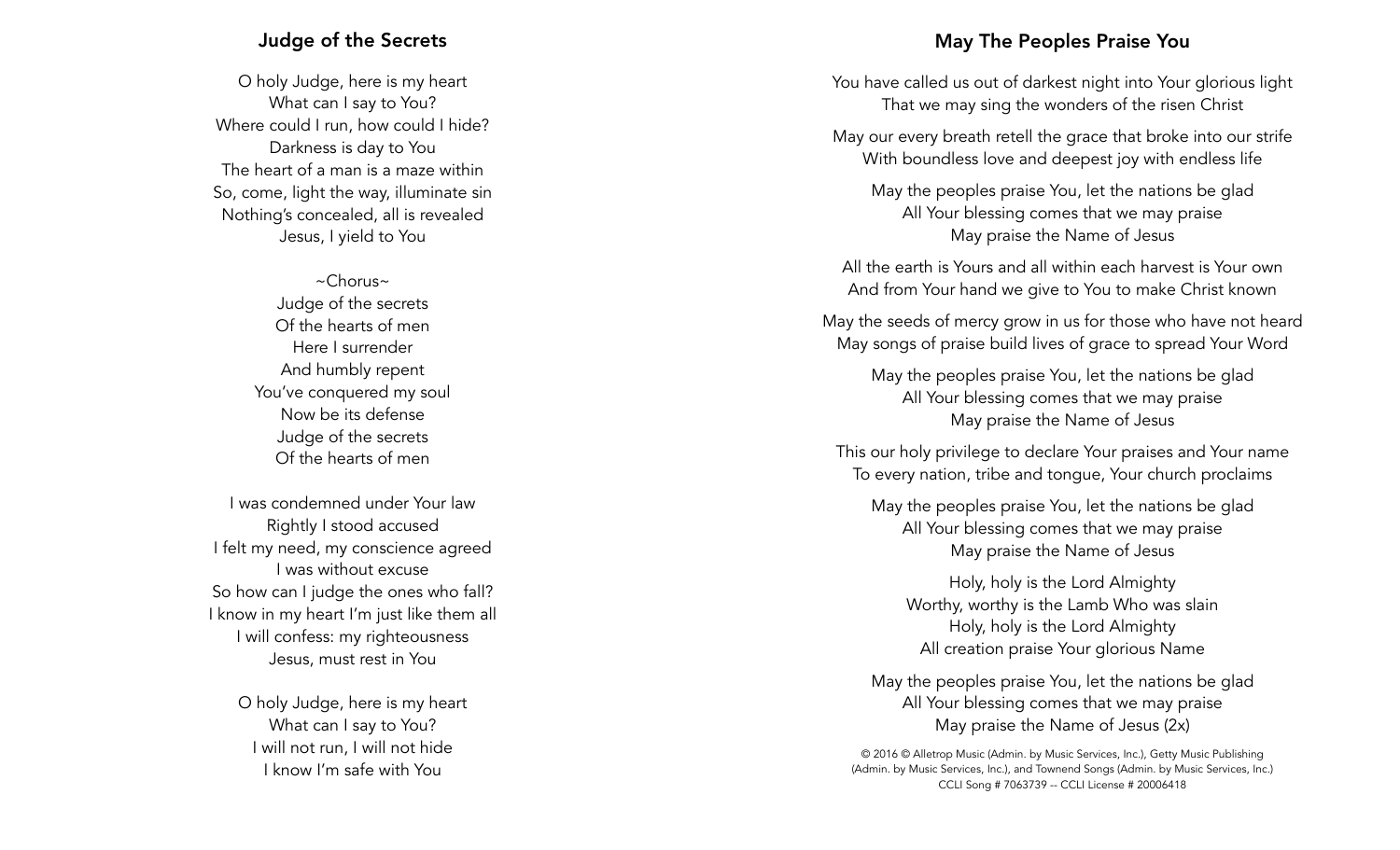# Christ, the True and Better

Christ, the true and better Adam, Son of God and Son of man Who, when tempted in the garden, never yielded, never sinned He Who makes the many righteous, brings us back to life again Dying, He reversed the curse, then rising, crushed the serpent's head

Christ, the true and better Isaac humble son of sacrifice Who would climb the fearful mountain, there to offer up his life Laid with faith upon the altar, Father's joy and only son There salvation was provided, oh, what full and boundless love

> ~Chorus~ Amen, amen from beginning to end Christ the story, His the glory alleluia, amen

Christ, the true and better Moses, called to lead a people home Standing bold to earthly powers, God's great glory to be known With His arms stretched wide to heaven, see the waters part in two See the veil is torn forever, cleansed with blood we pass now through

#### Chorus

Christ, the true and better David, lowly shepherd, mighty King He the champion in the battle, where, o death, is now thy sting In our place He bled and conquered, crown Him Lord of Majesty He shall be the throne forever, we shall e're His people be

Chorus

© 2020 Getty Music Hymns and Songs (Admin. by Music Services, Inc.), Getty Music Publishing (Admin. by Music Services, Inc.), Love Your Enemies Publishing (Admin. by Music Services, Inc.), and Messenger Hymns (Admin. by Music Services, Inc.) CCLI Song # 7160820 -- CCLI License # 20006418

# Grace Greater Than Our Sin

Marvelous grace of our loving Lord, grace that exceeds our sin and our guilt! Yonder on Calvary's mount outpoured, there where the blood of the Lamb was spilled.

#### $\sim$  Chorus  $\sim$

Grace, grace, God's grace, grace that will pardon and cleanse within Grace, grace, God's grace, grace that is greater than all our sin!

Sin and despair, like the sea waves cold, threaten the soul with infinite loss; Grace that is greater, yes, grace untold, points to the refuge, the mighty cross.

Dark is the stain that we cannot hide. What can avail to wash it away? Look! There is flowing a crimson tide, whiter than snow you may be today.

Marvelous, infinite, matchless grace, freely bestowed on all who believe! You that are longing to see His face, will you this moment His grace receive?

# Turn Your Eyes

Turn your eyes upon Jesus, look full in His wonderful face And the things of earth will grow strangely dim in the light of His glory and grace

Turn your eyes to the hillside, where justice and mercy embraced There the Son of God gave His life for us and our measureless debt was erased

#### ~Chorus~

Jesus, to You we lift our eyes; Jesus, our glory and our prize We adore You, behold You, our Savior ever true, O Jesus, we turn our eyes to You

Turn your eyes to the morning, and see Christ the Lion awake What a glorious dawn, fear of death is gone for we carry His life in our veins

#### Chorus

Turn your eyes to the heavens, our King will return for His own Every knee will bow, every tongue will shout, 'All glory to Jesus alone!

Chorus O Jesus, we turn our eyes to You, O Jesus, we turn our eyes to You